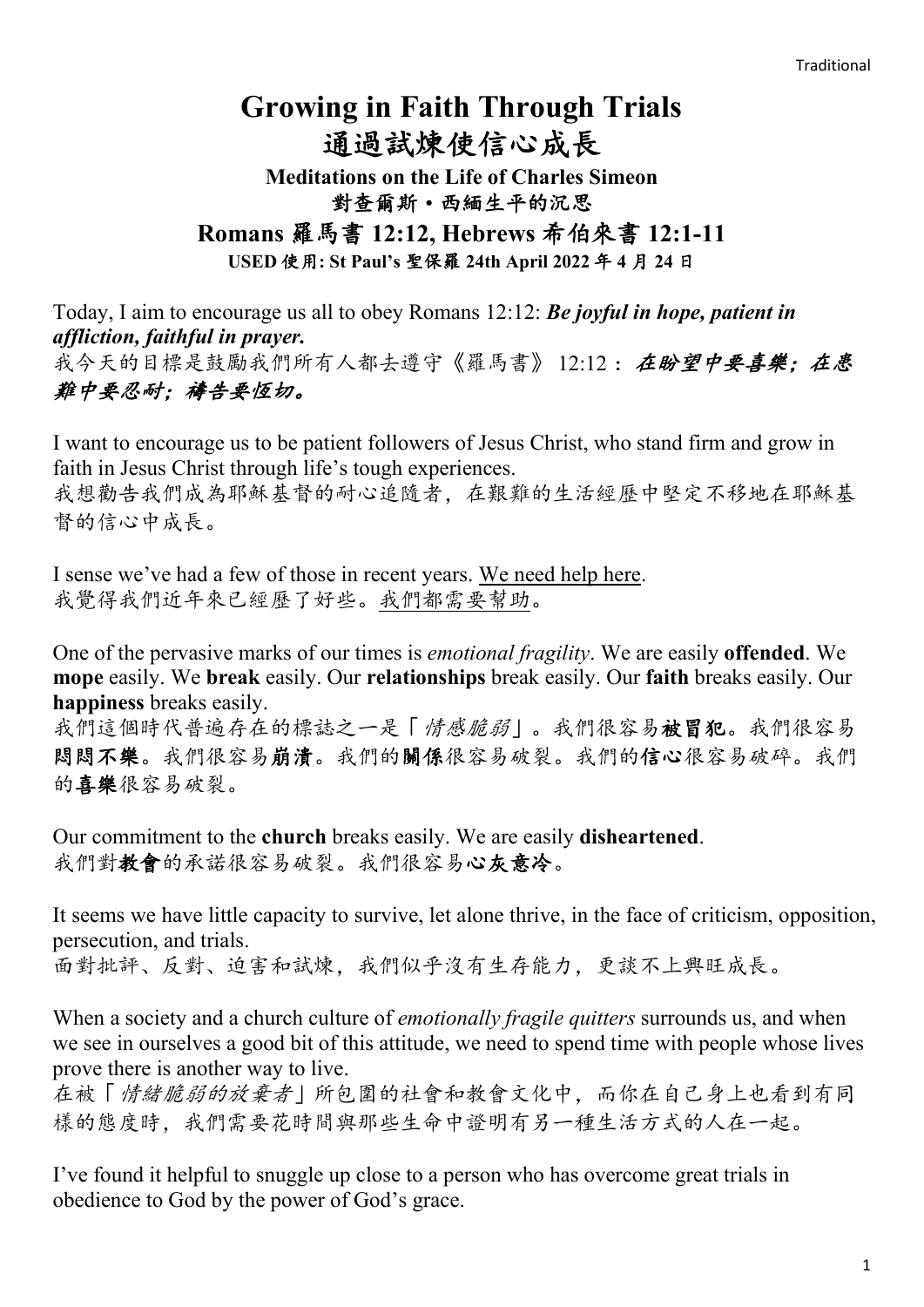多年來,我個人發現,依偎在一個靠著上帝恩典的力量,在順服上帝的過程中克服了 巨大考驗的人身邊,真的很有幫助。

Reading about their lives helps me. It gives me perspective. 閱讀有關他們的生命的記載對我有幫助。它給了我遠見。

I want to do that today. I want us to see Romans 12:12 worked out in the life of a man who was a **sinner** like you and me, who was a **pastor**, and who did not yield to bitterness year after year through trials.

我今天想做同樣的。我希望我們看到《羅馬書》 12:12 在一個像你我一樣的罪人的生 命中得到體現,他是一個牧師,年復一年地經歷考驗,卻沒有屈服於苦毒。

In April 1831, **Charles Simeon** was 71. He had been the pastor of Trinity Church, Cambridge, for 49 years. He was asked by a friend how he had overcome the opposition in his 49-year ministry.

1831 年 4 月,查爾斯·西緬 71 歲。他已在劍橋三一教堂擔任了牧師 49 年。一位朋友 問他,在他 49 年的事奉生涯中,他是如何克服對抗的。

He said, "*My dear brother, we must not mind a little suffering for Christ's sake. When I am getting through a hedge, if my head and shoulders are safely through, I can bear the pricking of my legs. Let us rejoice in the remembrance that our holy Head has surmounted all His suffering and triumphed over death. Let us follow Him patiently; we shall soon be partakers of His victory*" (Moule, 155f).

他說:「我親愛的弟兄,看在基督的份上,我們千萬不要介意受一點苦。當我穿過籬 笆時,如果我的頭和肩膀安全地穿過,我就能忍受腿被刺傷。讓我們歡欣紀念我們神 聖的元首已經克服了他所有的苦難並戰勝了死亡。讓我們耐心跟隨祂;我們很快將分 享他的勝利」(穆勒,155f)。

That's the perspective I want to have in the hard times. 這就是我希望在困難時期擁有的觀點。

### **THE MAN, HIS TRIALS, GROWING IN FAITH THROUGH TRIALS** 那人,他的試煉,通過試煉在信心中成長

### **THE MAN** 那人

Simeon lived for 77 years, from 1758 to 1836. His father was a wealthy attorney, a religious man but not Christian. We know virtually nothing of his mother. 西緬從生於1758年,在1836年離世時是77歲。他的父親是一位富有的律師,是一位 虔誠的但不是基督徒的人。我們對他的母親幾乎一無所知。

At 7, he went to The Royal College of Eton. He was there for 12 years. 7 歲時,他入讀於伊頓皇家學院,在那裡寄宿了 12 年。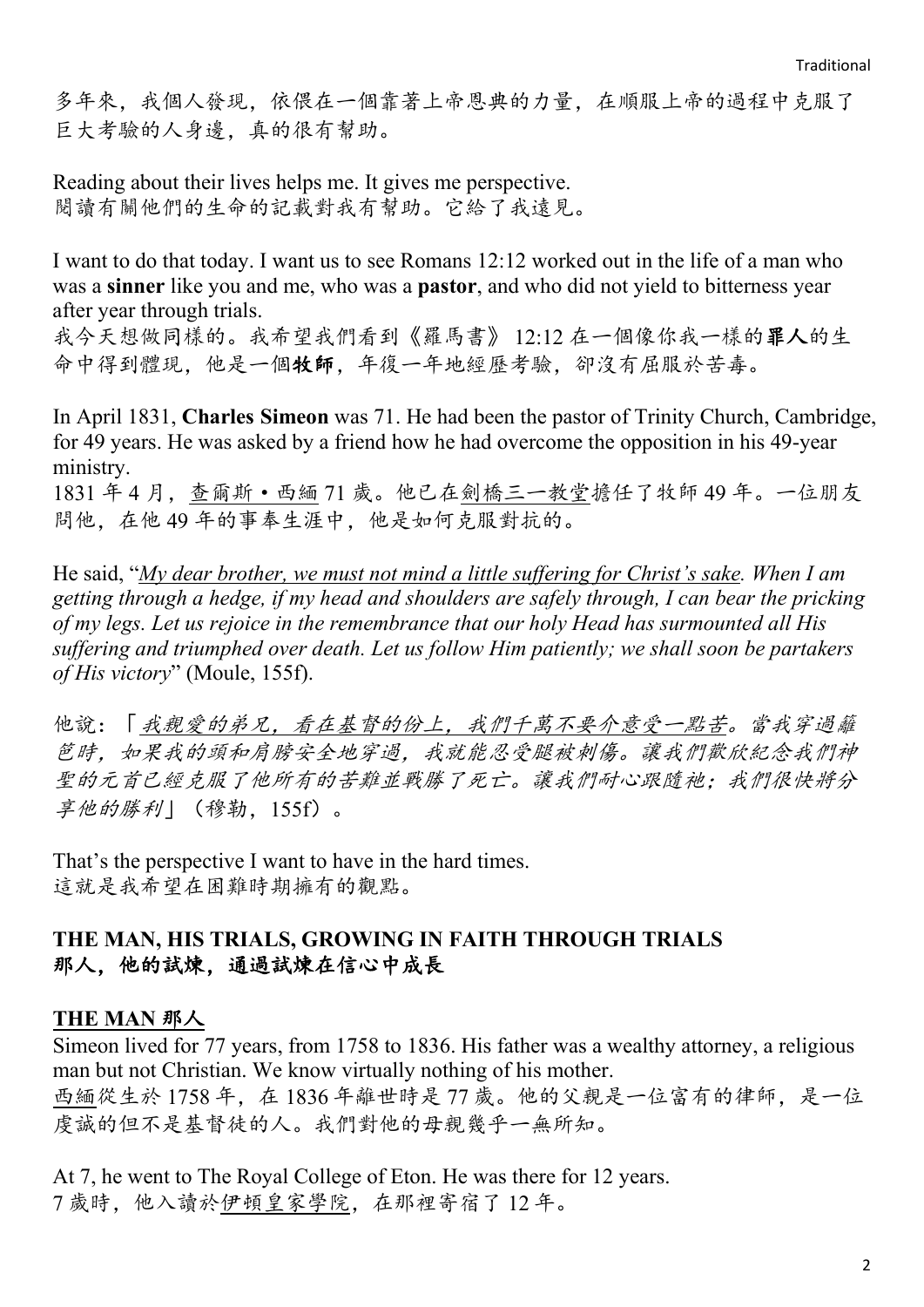The atmosphere was irreligious and degenerate in many ways. 那裡的氣氛在許多方面都是不虔誠的和墮落的。

At 19, he went to Cambridge University. God brought him to faith in Jesus Christ in the first four months.

19 歲時,他去了劍橋大學。在最初的4個月裡,神使他相信耶穌基督。

The amazing thing about this is that God did it against the remarkable odds of having no other Christian around.

令人驚奇的是,上帝在沒有其他基督徒在他身邊的情況下也這樣做到了。

Even after becoming a Christian, Simeon did not meet other Christians on campus for almost three years. 即使在他成為基督徒之後,西緬也有近三年沒有在校園裡遇到其他基督徒。

He became a Christian during Easter 1779. In the lead up to Easter, he was told he would need to present himself for communion. 他在 1779 年的復活節期間成為了一名基督徒。在復活節前夕,他被告知他需要親自出

席聖餐儀式。

The prospect of this terrified him. He decided to read some material in preparation for the event. The following is how he describes it in his journal. 這種前景嚇壞了他。他決定閱讀一些材料來為這次活動做準備。他在日記中是這樣描 述的。

*In Passion week, as I was reading Bishop Wilson on the Lord's Supper. The thought came into my mind, 'What, may I transfer all my guilt to another? Has God provided an offering for me that I may lay my sins on his head? Then, God willing, I will not bear them on my soul one moment longer. Accordingly, I sought to lay my sins on the sacred head of Jesus.* 在受難週,我正在讀威爾遜主教有關聖餐的資料。我的腦海裡閃過一個念頭,「有什 麼,我可以把我所有的罪疚轉移到另一個的身上嗎?上帝為我提供了什麼,使我可以 將我的罪孽放在他的頭上?然後,若隨上帝的旨意,我將不會再把它們放在我的靈魂 上。因此,我試圖將我的罪孽歸於耶穌神聖的頭上。

*On the Wednesday began to have a hope of mercy. On a Thursday, that hope increased. On Friday and Saturday, it became stronger. And on Sunday morning, Easter Day, April 14, I woke early with those words upon my heart and lips, 'Jesus Christ is risen today! Hallelujah! Hallelujah! From that hour, peace flowed in rich abundance into my soul.*

從星期三開始有了憐憫的盼望。星期四,希望增加。在周五和周六,它變得更強大。 在 *4* 月 *14* 日復活節的那個星期天早上,我很早就醒了,心里和嘴唇上都掛著這句話, 「耶穌基督今天復活了!哈利路亞!哈利路亞!」從那一刻起,大量的平安湧入我的 靈魂。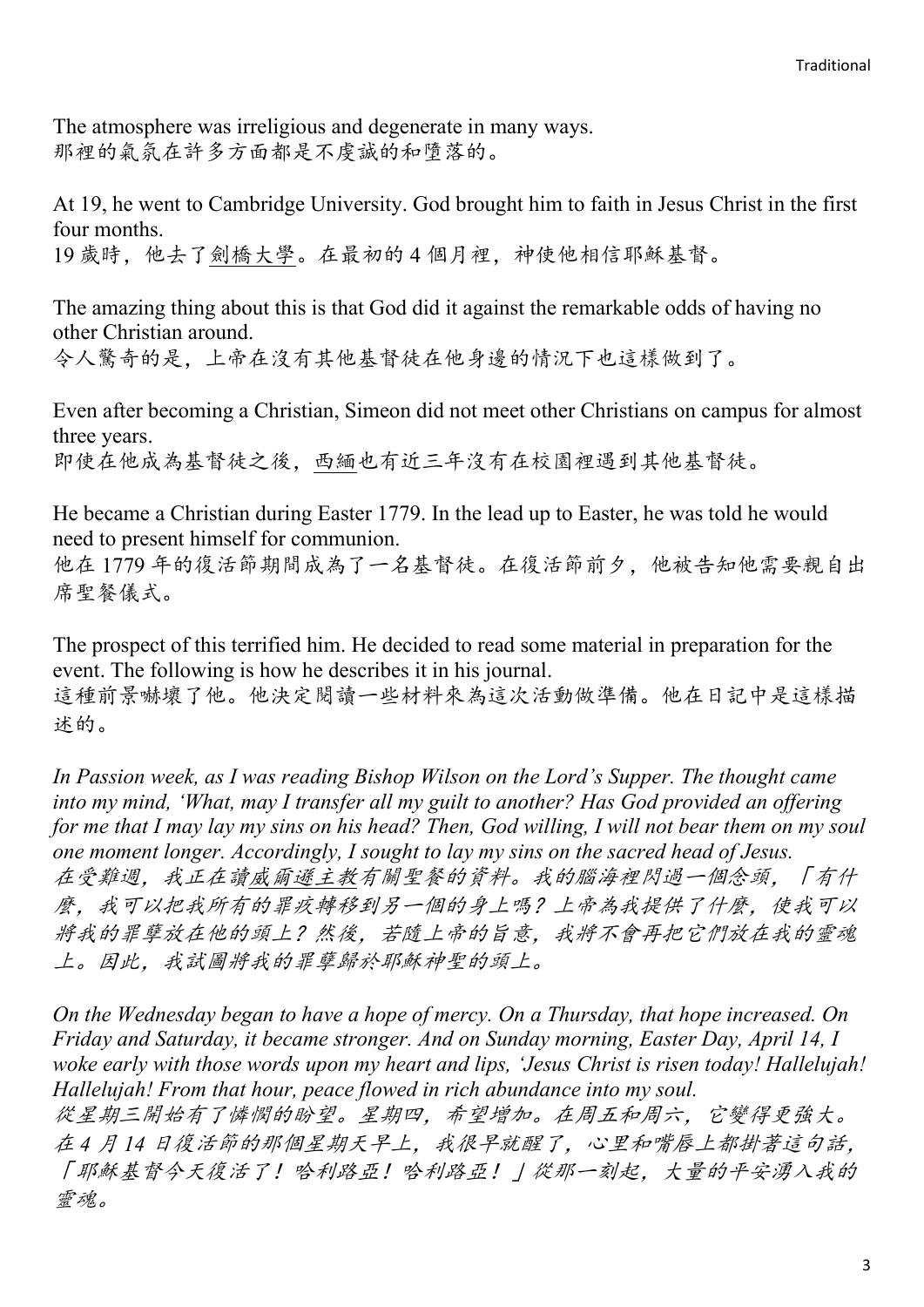The effect of his conversion was immediate and dramatic. His well-known extravagance gave way to a life of simplicity.

他歸信的效果是立竿見影的。他從眾所周知的奢侈生活轉變為一個簡單的生命。

In May 1782, Simeon, not yet 23, was ordained a deacon in the Anglican Church. He was appointed to Trinity Church Cambridge as Curate in Charge about six months later. 1782 年 5 月,尚未 23 歲的西緬被任命為聖公會執事。大約 6 個月後,他被任命為劍橋 三一教堂的牧師。

He preached his first sermon there on November 10, 1782. He ministered there for fifty-four years until his death on November 13, 1836. 1782 年 11 月 10 日他在那裡宣講了第一次的講道。他在那裡事奉了 54 年,直到他於 1836 年 11 月 13 日去世。

He became known as a great preacher and bible teacher, a trainer and encourager of young clergy, a key influencer in world mission, and a philanthropist amongst the poor and needy. 他被稱為偉大的傳教士和聖經教師,年輕神職人員的培訓師和鼓勵者,世界宣教的關 鍵影響者,以及對窮人和有需要的人的慈善家。

What has drawn me to him repeatedly over the years was his endurance - not just because of his 54 years at Trinity Church - but also because it was through extraordinary trials. 多年來,他一次又一次地吸引我的是他的忍耐力…不僅僅因為他在三一教堂工作了 54 年…還因為他經歷了非凡的考驗。

### **HIS TRIALS** 他的試煉

The most fundamental trial that Simeon had, and that we all have, was **himself**. He had a somewhat harsh air about him.

西緬最根本的考驗,也是我們所有人都經歷過的,就是他自己。他身上帶著幾分嚴厲 的氣息。

One day, he was visiting another pastor. When he left to go home, the pastor's daughters complained to their father about his manner.

有一天,他去拜訪另一位牧師。當他離開回家時,牧師的女兒們向她們的父親抱怨他 的態度。

He took his girls to the backyard and said, "*Pick me one of those peaches." But it was early summer, and "the time of peaches was not yet." They asked why he would want the green, unripe fruit. He replied, "Well, my dears, it is green now, and we must wait; but a little more sun and a few more showers, and the peach will be ripe and sweet. So it is with Mr Simeon."* 他帶著他的女兒們到後院說:「給我摘一顆桃子。」但時值初夏,桃的季節尚未到來。 她們問他為什麼想要綠色的、未成熟的水果。他回答說:「好吧,親愛的,它現在是 綠色的,我們必須等待;只要再多曬一點,再下幾陣雨,桃子就會成熟而甜美。西緬 先生也是如此。」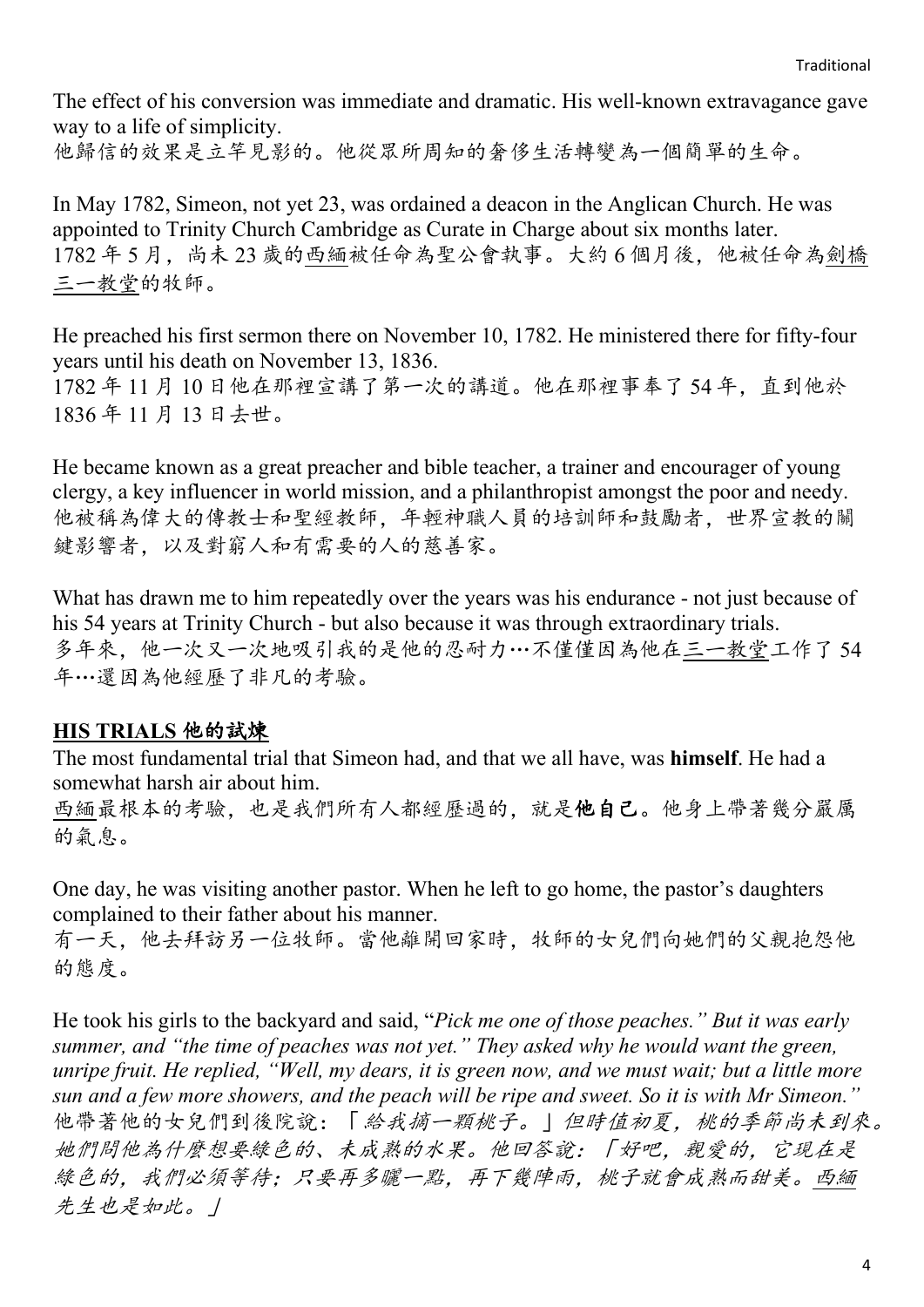The **second** source of his trials was his **congregation**. The vicar of Trinity Church died in October 1782. Bishop Yorke appointed him as Curate-in-Charge, but the parishioners did not want Simeon.

第二個試煉來自他的會眾。三一教堂的前牧師於 1782 年 10 月去世。約克主教任命他 為主任牧師,但教會會眾不想要西緬。

They wanted the assistant curate, Mr Hammond. The first thing the congregation did in rebellion against Simeon was to refuse to let him be at the Sunday afternoon lecture. 他們想助理牧師哈蒙德先生出任。會眾反抗西緬的第一件事就是拒絕讓他在週日下午 講道。

This was an independently funded staff member and program that was highly influential. 這是一個獨立資助而具有高度影響力的工作團隊和項目。

For five years, they assigned the lecture to Mr Hammond. Instead of turning it over to Simeon when he left, they gave it to another independent man for seven more years! 五年來,他們將講座分配給哈蒙德先生。當他離開時,他們沒有把它交給西緬,而是 把它交給了另一個獨立的人再過 7 年!

Imagine serving for 12 years in a church **so** resistant to your ministry that they would not let you preach Sunday afternoons and hired an assistant to keep you out of the pulpit. 想像一下為一個教會服務了 12 年,他們如此抗拒你的事工,他們不讓你在周日下午講 道,並聘請了一名助手讓你不能踏上講台。

Simeon tried to start a Sunday evening service, but the churchwardens locked the doors while people waited to enter the church. 西緬試圖開始週日晚上的禮拜,但當人們等待進入教堂時,教會的會吏把門鎖上了。

The congregation also locked their pew doors on Sunday mornings. The pew-holders refused to come to church and let others sit in their pews.

星期天早上,會眾還鎖上了他們的長椅門。長椅持有者拒絕來教堂,也拒絕讓其他人 坐在他們的長椅上。

Simeon set up seats in the aisles and corners at his own expense. But the churchwardens took them and threw them into the churchyard. 西緬自費在過道和角落設置座位。但是教堂的會吏把它們拿走了,扔進了教堂的墓地。

And when he tried to visit parishioners, hardly a door would open to him. It went on like this for at least 12 years. 當他試圖拜訪教友時,幾乎沒有一扇門會向他敞開。這種情況至少持續了 12 年。

But all the troubles weren't over after the first 12 years. In 1812, after Simeon had been there 30 years, the opposition was again, which lasted another four years.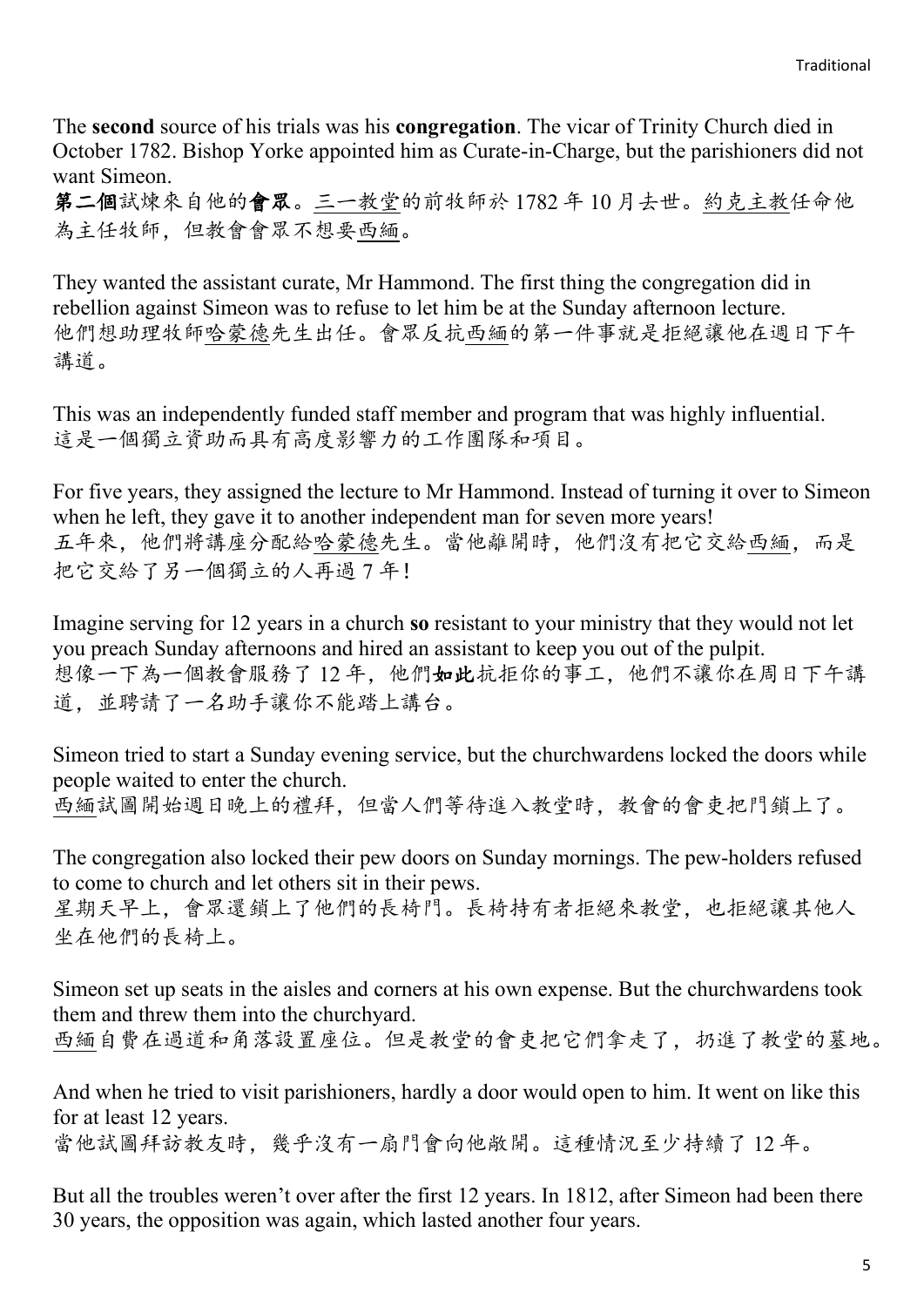但在最初的12年之後,所有的麻煩都沒有結束。1812年,他在那裡30年後,再次出 現反對,又持續了 4 年。

By his description, those four years were harder than the first 12. 根據他自己的描述,那 4 年比之前的 12 年更難。

The **third** source of his trials was the **university**. For years he was slandered with all kinds of rumours.

第三個來源是大學。多年來,他被各種謠言誣衊。

The students at Cambridge held Simeon in contempt for his Biblical preaching. They repeatedly disrupted his services and caused uproars in the streets around the church. 劍橋的學生因為西緬的聖經講道而蔑視他。他們一再擾亂他的崇拜,並在教堂周圍的 街道上引起騷動。

A band of students plotted to assault Simeon as he left the church on one occasion. They waited for him, but he took another way home that day.

有一次,一群學生密謀在西緬離開教堂時襲擊他。他們等著他,但那天他走了另一條 路回家。

Students who were converted through Simeon's ministry were soon shunned and ridiculed. They were called "Sims", and their way of thinking was called "Simeonism." 通過西緬的事奉而歸信的學生很快就遭到了迴避和嘲笑。他們被稱為「簡陋人」,他 們的思維方式被稱為「西緬主義」。

There was also the shunning and coldness of his peers in the university. One of the lecturers scheduled Greek classes on Sunday night to prevent students from going to Simeon's evening service.

還有大學同輩的迴避和冷漠。其中一位講師在周日晚上安排了希臘語課程,以防止學 生參加西緬的晚間禮拜。

In another instance, one of the Christian students was denied an academic prize he had earned because of his "Simeonism."

另一個例子,一個基督徒學生因為他的「西緬主義」而被剝奪了他所獲得的學術獎。

The **fourth** source of his trial was his **physical weakness**. In 1807, after twenty-five years of ministry, his health failed suddenly.

第四個來源是他虛弱的身體。1807 年,在事奉 25 年後,他的健康突然衰竭。

This condition lasted for 13 years, till he was sixty years old. During all this time, Simeon pressed on in his work.

這種情況持續了 13 年,直到他六十歲。在這段時間裡,西緬一直在努力工作。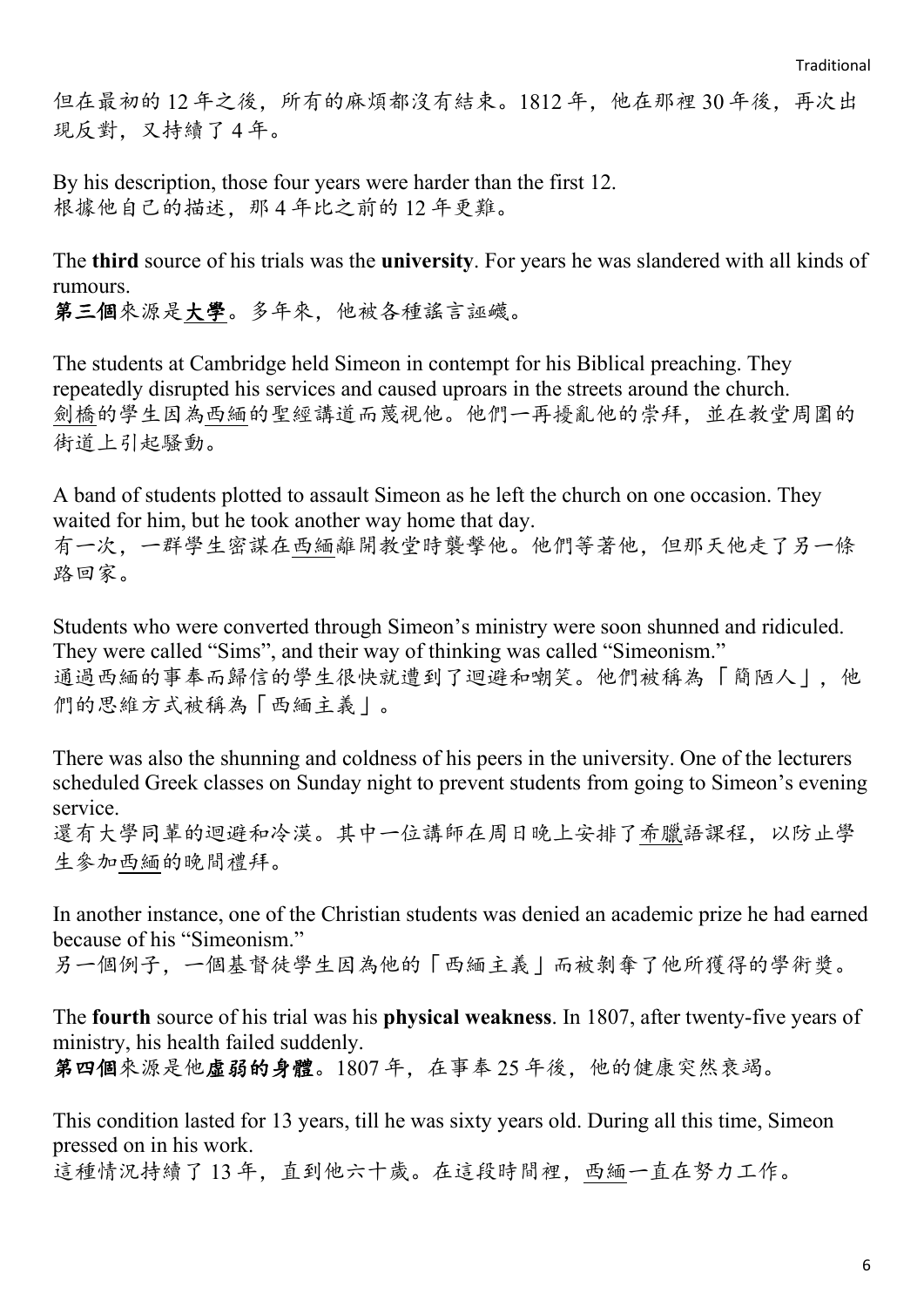His interpretation of those 13 years of weakness is incredible. He had promised himself a very active life up to age sixty and a good retirement. Now he seemed to hear his Master saying:

他對那 13 年的疲軟的詮釋令人難以置信。他曾向自己承諾過一種非常積極的生活,直 到 60 歲,然後退休。現在他彷彿聽到他的主在說:

*I laid you aside because you entertained with satisfaction the thought of resting from your labour; but that now you have arrived at the very period when you had promised yourself that satisfaction, and have determined instead to spend your strength for me to the latest hour of your life, I have doubled, trebled, quadrupled your strength, that you may execute your desire on a more extended plan.* (Moule, 127)

我把你放在一邊,因為你滿足於從工作中休息的想法;但是現在你已經到了你曾向自 己承諾過那種滿足感的那個時刻,並決定轉而為我付上你一切的力量,直到你生命的 最後一刻,我已經將你的力量增加了一倍、三倍、四倍,以便你可以執行您對更擴展 計劃的渴望。 (穆勒,127)

At sixty years of age, Simeon renewed his commitment to the mission of the church and preached vigorously for 17 more years until two months before his death. 在 60 歲時,西緬重新致力於教會的使命,並在之後 17 年多的時間裡積極傳道,直到 他去世前兩個月。

## **GROWING IN FAITH THROUGH TRIALS** 通過試煉使信心成長

Throughout his many trials, Simeon not only endured but also flourished. So how did he keep going? Here are a few thoughts.

在他的許多考驗中,西緬不僅忍受了,而且蓬勃發展。那麼他是如何繼續前進的呢? 這裡有一些想法。

**Firstly**, he had **a strong sense of his accountability before God** for the souls of his flock, whether they liked him or not. It did not matter that his people were often against him. He was not commissioned by them but by the Lord.

首先,無論他們是否喜歡他,他都強烈地意識到自己要在上帝面前為他的羊群的靈魂 負責。就算他事奉的人經常與他作蒐對也不重要。他不是受他們的委託,而是受主的 委託。

**Secondly**, Simeon dealt with his opponents in a **forthright face-to-face way**. Simeon said that much evil could be averted by doing things face to face.

其次,西緬以直接面對面的方式與他的對手打交道。西緬說,許多惡事可以通過面對 面做事來避免。

**Thirdly**, Simeon could take a rebuke and grow from it. You recall how he interpreted his 13 year weakness from age 47 to 60 as a rebuke from the Lord for his intention to retire at sixty. 第三,西緬可以接受責備並從中成長。你還記得他如何將他從 47 歲到 60 歲這 13 年的 軟弱解釋為主對他打算在 60 歲退休的責備。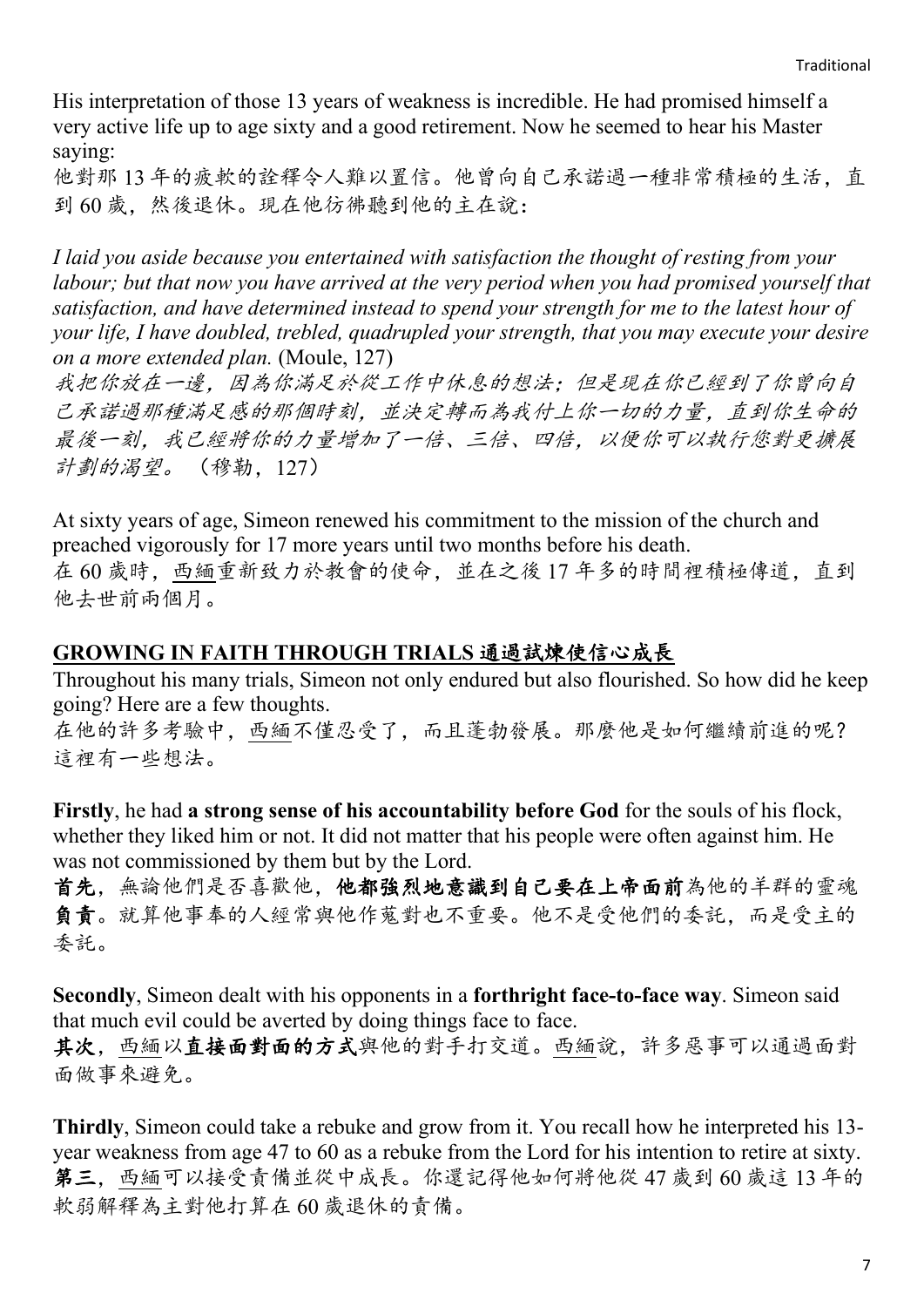A thirteen-year rebuke did not embitter him. He was pushed forward by it. 十三年的責備他並沒有因此而苦惱。他被它推著前進。

It was the same with rebukes from people. If the rebukes came from his enemies, his sentiment was that of James 1:2. He said, "*If I suffer with a becoming spirit, my enemies, though unwittingly, must of necessity do me good*" (Moule, 39). 他對其他人的責備也是如此。如果責備來自他的敵人,他的情緒就是與《雅各書》 1:2 的一樣。他說:「如果我以一種成長的精神受苦,我的敵人,雖然在不知不覺中,必 須對我有好處」 (穆勒,39)。

His friends rebuked him too. He had a bad temper, and one day at Mr Hankinson's house, he became so irritated at how the servant was stoking the fire that he gave him a whack on the back.

他的朋友也責備他。他脾氣暴躁,有一天在漢金森先生的家中,他對僕人生火的方式 感到非常惱火,以致於打了他的後背。

Then when he was leaving, the servant got a bridle mixed up, and Simeon lost it again. 然後在他離開的時候,僕人把韁繩弄混了,西緬又再次失控。

Mr Hankinson wrote a letter as if from his servant and shoved it in Simeon's bag. 漢金森先生寫了一封信,好像是他的僕人寫的一樣,塞進了西緬的包裡。

He wrote that *he did not see how a man who preached and prayed so well could be in such a passion about nothing and wear no bridle on his tongue*. He signed it "John Softly." 他寫道,他不明白一個如此出色地傳道和祈禱的人怎麼會如此因無關重要的事而生氣, 舌頭上也不戴韁繩。他在上面簽了名「輕柔的約翰」。

Simeon responded with a letter to the servant: "To John Softly, from Charles, Proud and Irritable: *I most cordially thank you, my dear friend, for your kind and seasonable reproof.*" 西緬給僕人回了一封信:「驕傲和易怒的查爾斯寫給輕柔的約翰:我最誠摯地感謝你, 我親愛的朋友,你的善意和及時的責備。|

He also wrote to his friend Hankinson, "*I hope, my dearest brother, that when you find your soul nigh to God, you will remember one who so greatly needs all the help he can get*" (Moule, 147). 他還寫信給他的朋友漢金森,「我最親愛的弟兄,我希望當你發現你的靈魂與上帝親 近時,你會記得一個非常需要其他人的所有幫助的人」 (穆勒,147)。

**Fourthly**, Simeon found ways to look at discouraging things hopefully. When the members of his congregation locked their pews and kept them locked for over ten years, Simeon said, 第四,西緬找到了布盼望地看待令人沮喪的事情的方法。當他的會眾把他們的長椅鎖 起來並鎖了十多年時,西緬說,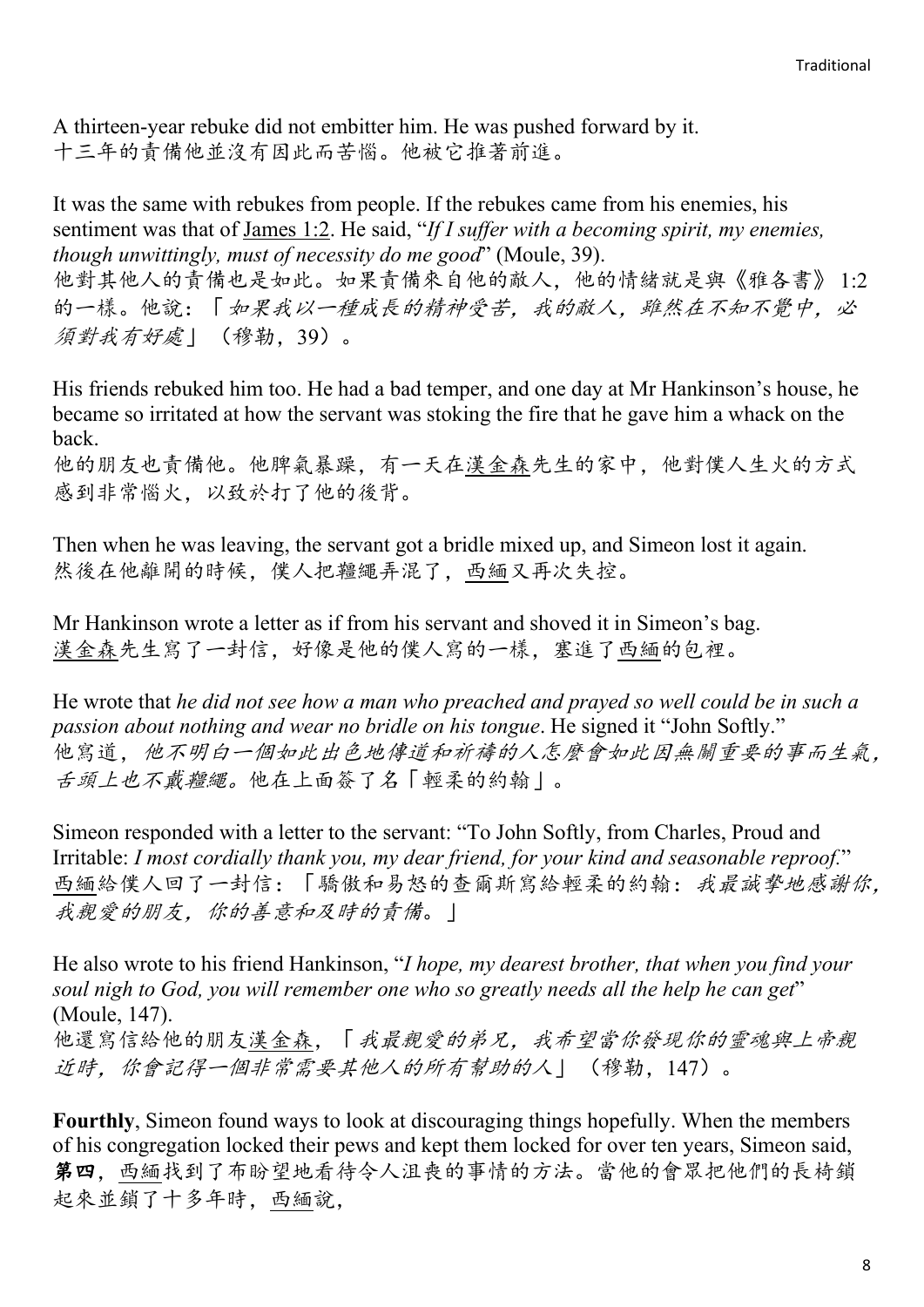*In this state of things, I saw no remedy but faith and patience...It was painful indeed to see the church, with the exception of the aisles, almost forsaken; but I thought that if God would only give a double blessing to the congregation that did attend, there would, on the whole, be as much good done as if the congregation were doubled and the blessing limited to only half the amount. This comforted me many, many times when, without such a reflection, I should have sunk under my burden.* (Moule, 39)

在這種情況下,除了信心和耐心之外,我沒有看到任何補救辦法 … 看到教堂(除了過 道)幾乎被遺棄,確實很痛苦。但我想,如果上帝只給有參加聚會的會眾加倍的祝福, 總的來說,比會眾加倍,祝福卻減半為更好。這讓我安慰了很多很多次,如果沒有這 樣的反思,我應該會沉沒在我的負擔之下。 (穆勒,39)

**Fifthly**, Simeon saw his suffering as a wonderful privilege of bearing the cross with Christ. 第五,西緬將他的苦難視為與基督一同背十字架的奇妙特權。

He describes being buffeted and afflicted one because he was such an object of scorn and derision in the university. He prayed earnestly to God that he would comfort him from his Word.

他描述自己為一個受到打擊和折磨的人,因為他在大學裡是這樣一個輕蔑和嘲笑的對 象。他懇切地祈求上帝從他的話中安慰他。

He read about Simon of Cyrene carrying the cross of Jesus. He wrote: "*You know Simon is the same name as Simeon…what a blessed hint for my encouragement! To have the cross laid upon me, that I might bear it after Jesus – what a privilege! It was enough. Now I could leap and sing for joy as one whom Jesus was honouring with a participation in His sufferings.* (Moule, p59).

他讀到古利奈人西門被迫背耶穌的十字架。他寫道:「你知道西門和西緬是同名…對 我的鼓勵是多麼幸福的暗示!將十字架放在我身上,使我可以跟隨耶穌背負它 … 這是 何等的特權!這已經足夠了。現在,我可以像耶穌所尊敬的人一樣歡欣鼓舞地歡呼雀 躍,參與祂的苦難。」(穆勒,第 59 頁)。

This is not an ordinary perspective on tough circumstances. How was Simeon able to respond as he did to such suffering?

這是對艱難環境不普通的看法。他怎麼能對這樣的痛苦做出像他那樣的反應?

We need to dig deeper to find where this remarkable power to endure and flourish came from. 我們需要更深入地挖掘,以找到這種非凡的持久和蓬勃發展的力量來自哪裡。

We get a step closer to the root of his endurance when we notice that Simeon strengthened himself with **massive** doses of meditation and prayer.

當我們注意到西緬通大量的冥想和祈禱來增強自己時,我們離他的忍耐的根源更近 了一步。

A friend of Simeon's said this about his discipline: "*Simeon invariably arose every morning, though it was the winter season, at four o'clock; and, after lighting his fire, he devoted the*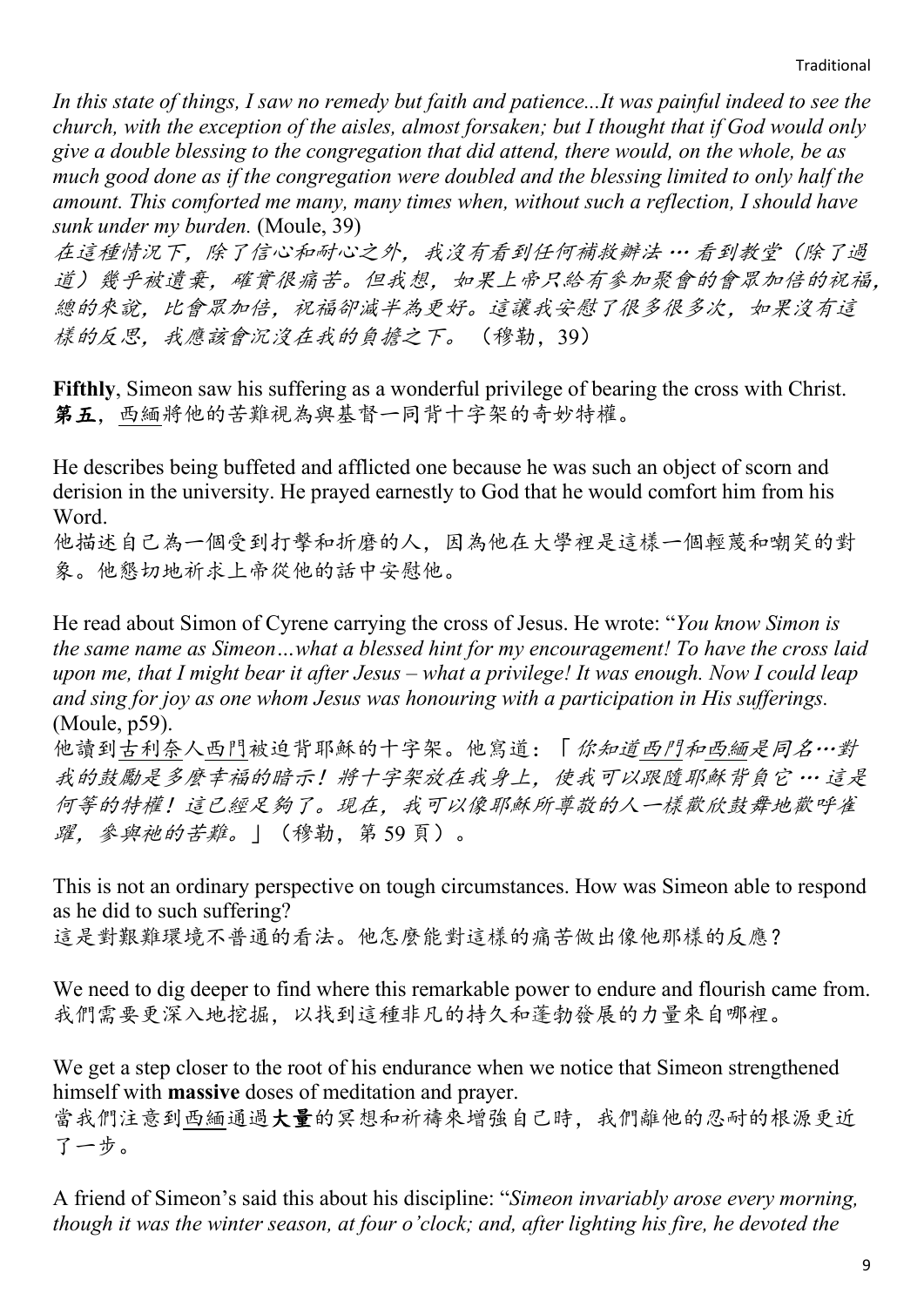*first four hours of the day to private prayer and the devotional study of the Scriptures... Here was the secret of his great grace and spiritual strength. Deriving instruction from such a source, and seeking it with such diligence, he was comforted in all his trials and prepared for every duty*" (Moule, p. 66).

西緬的一位朋友這樣評價他的紀律:「儘管是冬天,西緬每天早上總是四點起床;生 予火之後,他把一天的頭四個小時用於私人祈禱和對聖經的虔誠研究…這就是他偉大 的恩典和屬靈力量的秘訣。從這樣的來源獲得指導,並以如此勤奮的態度尋求它,他 在所有的考驗中都得到了安慰,並為每一項職責做好了準備」(穆勒,第 66 頁)。

However, as Moule writes, this early rising did not come easily to him; it was a resolutely fought for and acquired habit. Finding himself too fond of his bed, he had resolved to pay a fine for every offence, giving half-a-crown to his servant.

然而,正如穆勒所寫:早起對他來說來之不易;這是一個堅決爭取和養成的習慣。他 發現自己太喜歡他的床了,他決定每犯一次都要罰款,給他的僕人半個克朗。

He fought to be a disciplined man of the Word and prayer. 他努力成為一個遵守聖經和祈禱的自律的人。

It was the secret of his great grace and strength, **BUT** it was not the deepest secret. 這是他偉大的恩典和力量的秘密,但是,這不是最深的秘密。

It's *what* Simeon experienced in the Word that is the deepest secret of his endurance through suffering.

西緬在聖經中所經歷的,是他在苦難中忍耐的最深奧秘。

Moule's biography captures the essence of Simeon's secret of endurance in this sentence:" *'Before honour is humility,' and he had been 'growing downwards' year by year under the stern discipline of difficulty met in the right way, the way of close and adoring communion with God"* (Moule, 64).

穆勒為他寫的傳記在這句話中抓住了西緬忍耐的秘訣的精髓:「「在榮譽之前是謙卑」 他在以正確的方式遇到困難的嚴酷紀律下,逐年「向下成長」,是親密的崇拜和與上 帝交流」(穆勒,64)。

Those two things were the heartbeat of Simeon's spiritual life: **growing downward in humility and upward in adoring communion with God**. 這兩件事是西緬的屬靈生命的心跳:在謙卑中向下成長,在崇拜與上帝相交中向上成 長。

The remarkable thing about humiliation and adoration in the mind of Charles Simeon is that they were inseparable.

在查爾斯·西緬的心目中,謙卑和崇拜的非凡之處在於它們是不可分割的。

After he had been a Christian for forty years, he wrote, *I have never thought that the circumstance of God's having forgiven me was any reason why I should forgive myself; on*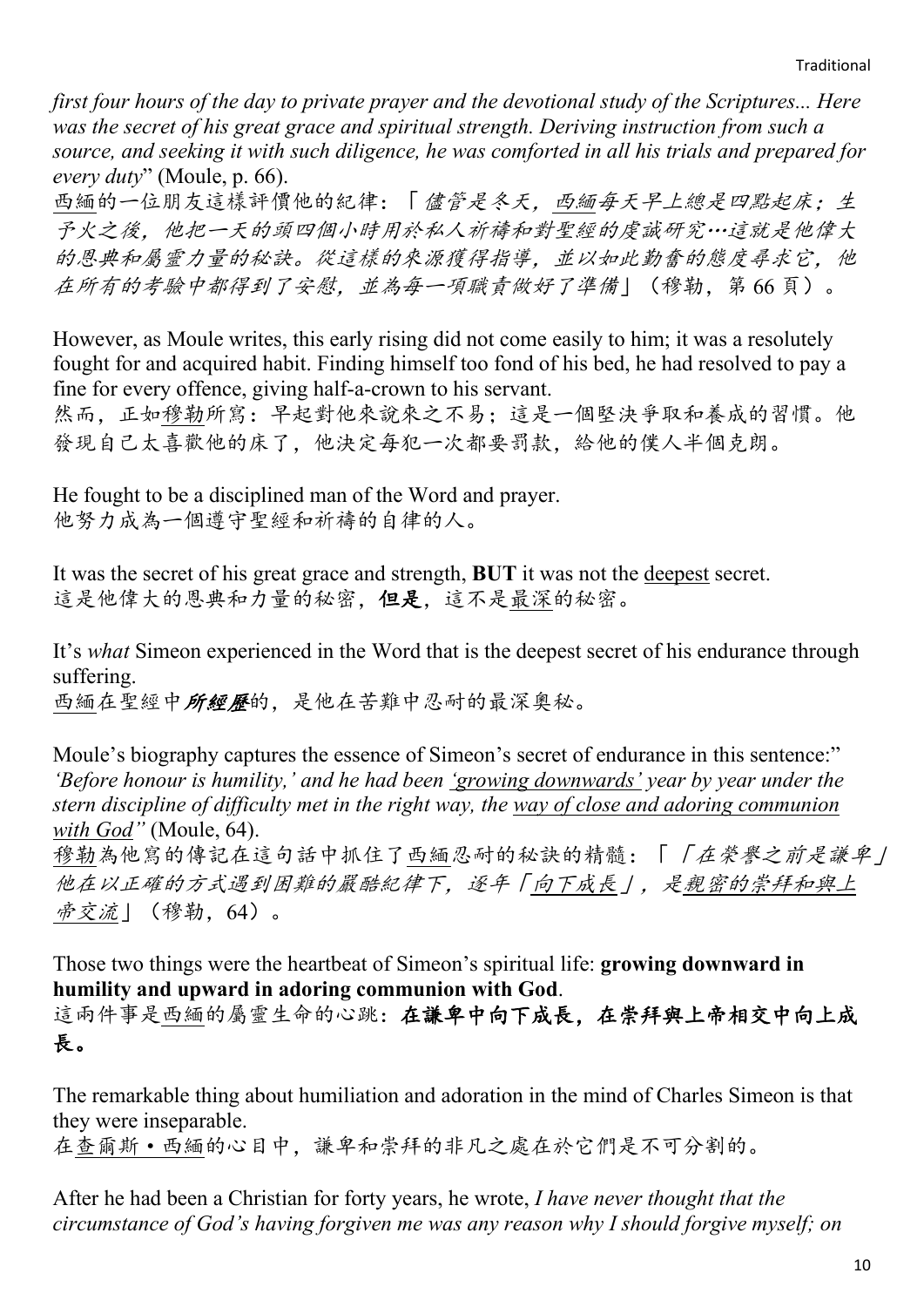*the contrary, I have always judged it better to loathe myself the more, in proportion as I was assured that God was pacified towards me* (Ezekiel 16:63) … *There are but two objects that I have ever desired for these forty years to behold; the one is my own vileness; and the other is, the glory of God in the face of Jesus Christ: and I have always thought that they should be viewed together.*

在他信了主四十年之後,他寫道,我從來沒有想過神赦免我的情況是我應該原諒自己 的任何理由;相反,我一直認為最好要厭惡自己,與我確信上帝對我平息的程度成正 比(以西結書 *16:63* )… 在這四十年裡,我一直渴望看到的只有兩件東西;一個是我 自己的卑鄙;另一個是上帝在耶穌基督面前的榮耀:我一直認為應該把它們放在一起 看。

For him, **adoration of Christ only grew in the freshly ploughed soil of humiliation for sin**. He actually laboured to know his true sinfulness and his remaining corruption as a Christian. 對他來說,對基督的崇拜只會在為罪而謙卑的新耕種的土壤中成長。他實際上努力去 了解他真正的罪孽以及他作為基督徒所剩下的敗壞。

Simeon had no fear of turning up every sin in his life and looking upon with great grief and hatred because he had such a vision of Christ's sufficiency that this would always result in deeper cleansing and adoration.

西緬不怕把他生命中的每一個罪都翻出來,帶著極大的悲痛和仇恨看待,因為他對基 督的充足有這樣的看法,以至於這總是會帶來更深的潔淨和崇拜。

He wrote: *The tender heart, the broken and contrite spirit, are to me far above all the joys that I could ever hope for in this vale of tears. I long to be in my proper place, my hand on my mouth, and my mouth in the dust. . . . I feel this to be safe ground. Here I cannot err. . . . I am sure that whatever God may despise . . . He will not despise the broken and contrite heart*. (Moule, 133f)

他寫道:溫柔的心,破碎而痛悔的靈,對我來說,遠勝於我在這淚谷中所期望的所有 快樂。我渴望在我的適當位置,我的手在我的嘴上,我的嘴在塵土中。 *. . .*我覺得這是 安全的地方。在這裡我不能犯錯 *. . .*我敢肯定,無論上帝會輕視什麼*. . .*他不會輕視破 碎痛悔的心。 (穆勒, 133f)

Humiliation and adoration were inseparable. Simeon grew downward in the pain of repentance, and he grew upward in the joy of worship. 謙卑和崇拜是分不開的。他在悔改的痛苦中向下成長,在敬拜的喜悅中向上成長。

The weaving together of these two experiences into **one** is the achievement of the cross of Christ and the deepest secret of Simeon's great perseverance. 這兩種經歷交織在一起,就是基督十字架的成就,也是西緬大毅力的最深奧秘。

His life embodies the message of Hebrews 12...*let us throw off everything that hinders and the sin that so easily entangles, and let us run with perseverance the race marked out for us.*